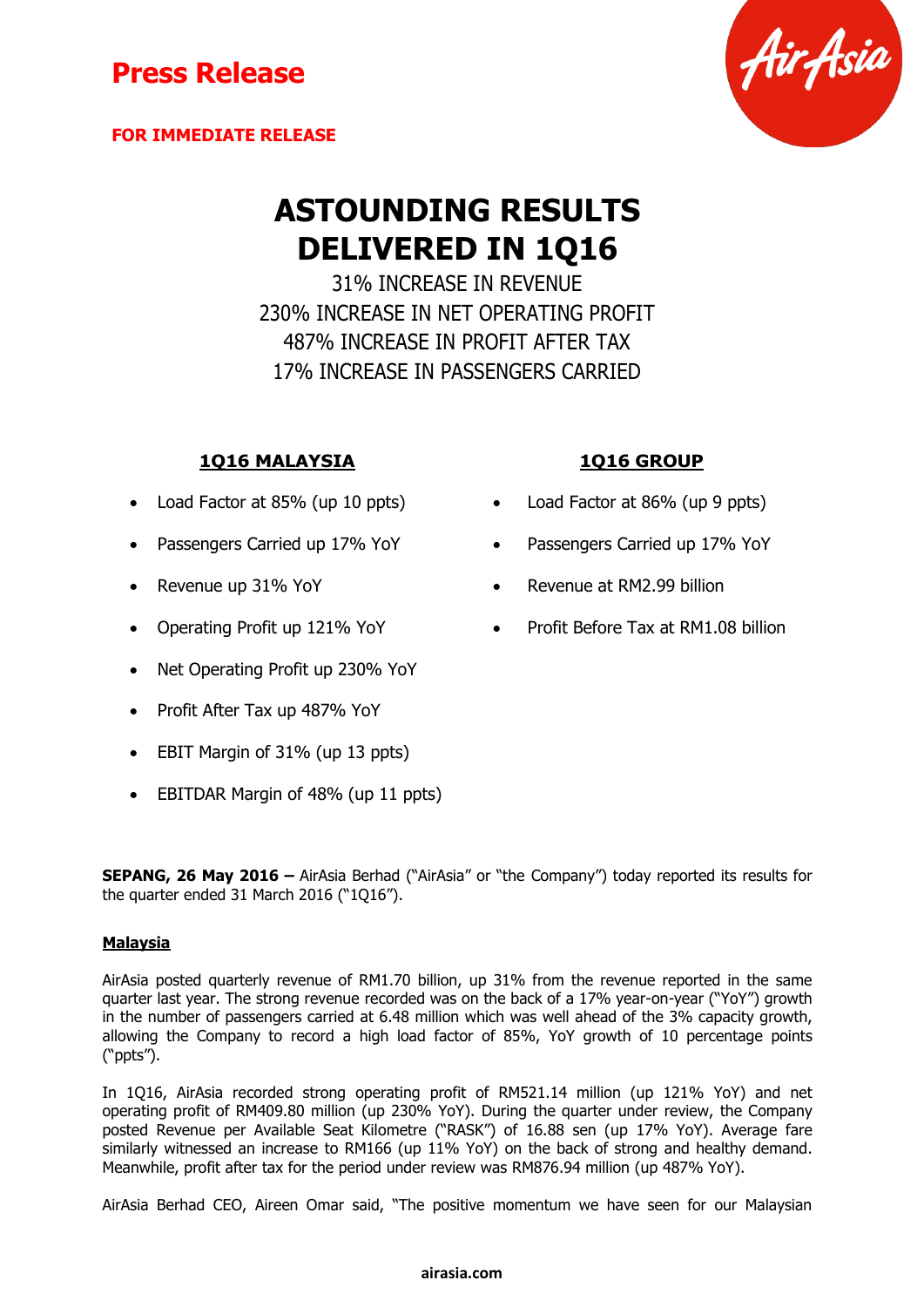

### **FOR IMMEDIATE RELEASE**

operations has continued well into the current quarter. Our improved RASK proved that low fares stimulate the market as seen by the sustained increase in the number of passengers. Meanwhile, ancillary revenue as a whole has increased by 22% YoY with the highest contributor coming from baggage (45% of total ancillary revenue) followed by cargo (9% of total ancillary revenue) and insurance (7% of total ancillary revenue). The highest growth seen among our ancillary products are AirAsia Courier (up +>1000% YoY), sale of inflight merchandise (up 274%), sale of inflight duty free (up 147%) and connecting fees for our 'Fly-Thru' service (up 74% YoY). These led to the Company recording an ancillary income per pax of RM50 this quarter (up 5%), thus achieving our target."

The Company's cost, measured in terms of Cost per Available Seat Kilometre ("CASK") was reported at 11.70 sen, down by 1% YoY. The decrease in CASK was due to the Company benefiting from lower fuel price environment which declined by 23% YoY on the back of 29% lower average fuel price at USD56 per barrel as compared to USD79 during the same period last year. However, this was offset by a 112% increase in aircraft operating lease expenses due to an additional 16 sale and leaseback exercise of aircraft done in the previous financial year.

On balance sheet, Aireen highlighted, "The management monitors the Company's net gearing level closely to ensure that it is constantly at a healthy and comfortable level. At the end of 1Q16, the Company's USD denominated borrowings has actually reduced by 6% from USD2.54 billion in 4Q15 to USD2.40 billion as we have pared down our working capital borrowings using our strong cash balances. The Company's net gearing ratio therefore is at 1.84 times at the end of 1Q16, 20% lower compared to the previous quarter due to lower total debt."

Meanwhile, on subsidiary's leasing business, Tony added, "Asia Aviation Capital ("AAC") reported revenue of USD53.60 in 1Q16 million while Earnings Before Interest, Taxes, Depreciation, Amortisation and Rent ("EBITDAR") was reported at USD38.90 million. In 1Q16, AAC delivered 4 aircraft to our associates and has established its spare engine leasing portfolio. Moving forward, AAC will expand its focus on building an aircraft trading portfolio with other operating lessors and explore sale and leaseback opportunities with other airlines for narrow-body aircraft."

#### **AirAsia Group – Proforma Consolidated Results of AirAsia Berhad and Associate Airlines**

Segment reporting of associates are included in the quarterly Bursa Announcement (Note 9). The operating segments have been identified by each Air Operating Certificate ("AOC") held within the AirAsia Group ("Group"), and are categorised as Malaysia, Thailand, Indonesia, Philippines, India and Japan.

The Group posted quarterly revenue of RM3.00 billion while operating profit for the Group was recorded at RM536.9 million. The Group's profit before taxation for the quarter under review is recorded at RM1.08 billion, while cash balances stood at RM2.88 billion.

On consolidation of accounts for the whole Group, the Company's auditor attempted to revisit their opinion on this matter and we are hopeful that the Group will be allowed to consolidate and therefore present a fairer view of the Group's performance and financial position.

From this quarter onwards, the Company shall disclose year-to-date segment reporting in addition to the current quarterly segment reporting in the notes section of the Bursa Announcement.

#### **Thailand**

Thai AirAsia ("TAA") posted revenue of THB8.97 billion in 1Q16, an increase of 16% from the same period last year while net operating profit increased by 76% YoY to THB1.94 billion. This led the associate to post a profit after tax of THB1.83 billion (up 99% YoY) in 1Q16. AirAsia Group CEO, Tony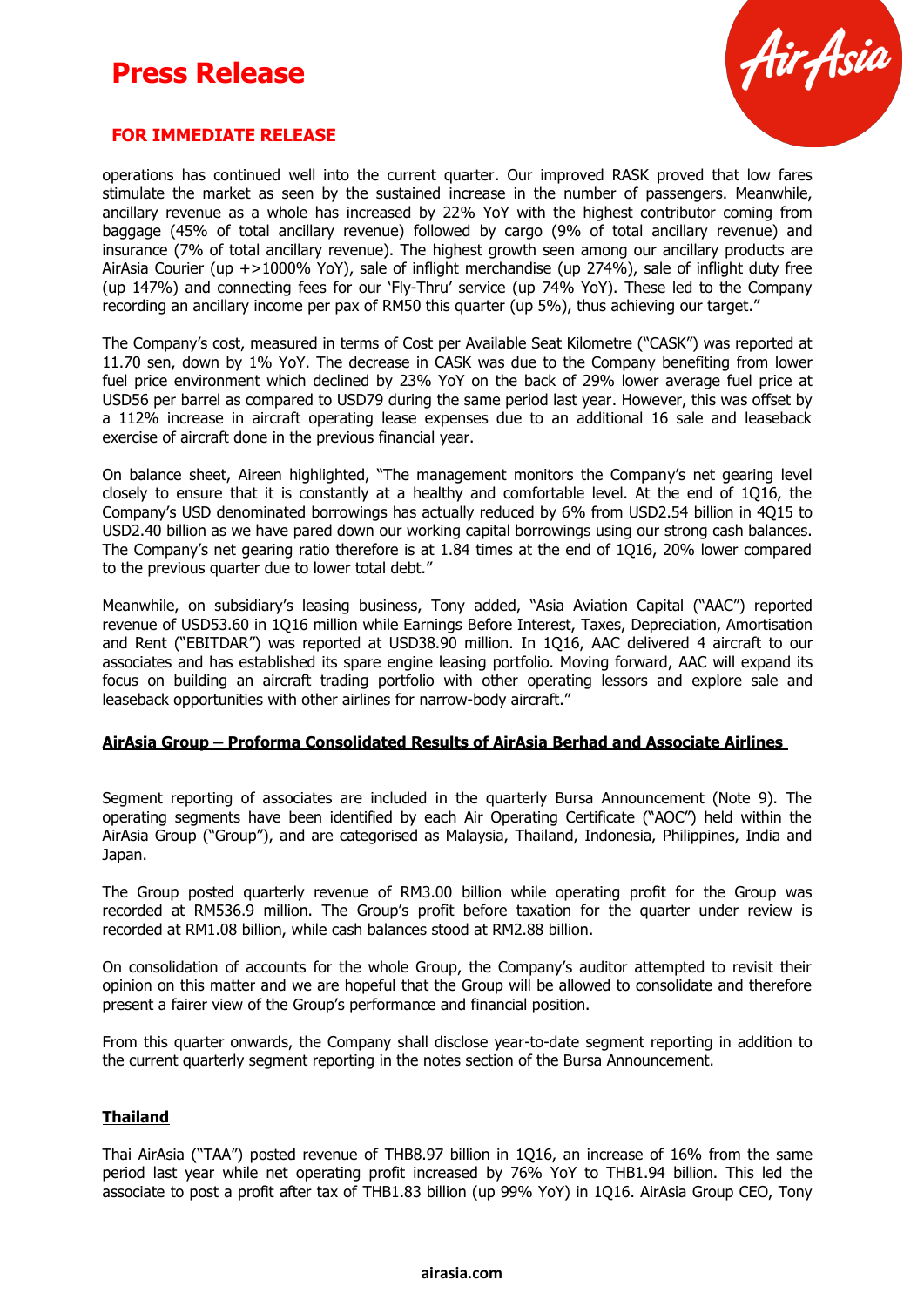

### **FOR IMMEDIATE RELEASE**

Fernandes commenting on TAA's performance, "During the quarter, TAA recorded 18% YoY increase in passenger numbers with load factor increasing by 5 ppts to 88%, its highest on record due to the strong momentum of the tourism industry that saw total arrivals increase from China and Asean. This led to a 3% increase in RASK at THB1.81. Meanwhile, CASK reduced by 6% YoY to THB1.39 due to 25% drop in fuel expenses."

#### **Indonesia**

Indonesia AirAsia ("IAA") recorded revenue of IDR907.27 billion in 1Q16, down 24% YoY which is inline with the planned 34% decrease in capacity that led to the 25% decrease in the number of passengers carried. IAA operated 14 aircraft less in the quarter under review. Load factor recorded a 10 ppts improvement to 80%. Meanwhile, IAA registered a lower net operating loss of IDR114.06 billion (down 76%) but chalked up a small profit after tax of IDR 21.95 billion (up 104%). Tony highlighted, "IAA's turnaround plan is showing good signs especially on the cost side. Costs decreased 15% from a year ago in all areas, particularly on lower aircraft operating leases and fuel expenses. In 1Q16, two aircraft was redeployed to TAA and PAA while one aircraft was removed in April and transferred to MAA. The underlying strategy behind the turnaround plan was to remove additional aircrafts from IAA's fleet that can be better utilised by other associates, seven of which have been transferred out as planned. The benefits of this can be seen in the quarter under review where aircraft operating lease expense has reduced by 51% following a lease rate restructuring while maintenance and overhaul cost have decreased by 21%."

#### **Philippines**

Philippines AirAsia ("PAA") posted a 23% increase in revenue at PHP2.57 billion and strong growth in the number of passenger (up 15% YoY) due to higher aircraft utilisation which increased from 9.3 block hours to 12 block hours per day. Load factor was at 87%, up by 10 ppts YoY. CASK decreased by 7% to PHP2.49 on the back of lower aircraft operating lease expenses (down 22%) and fuel expenses (down 25%). Further guided by the management's turnaround plan, net operating losses reduced to PHP374.56 million, down 54%. Meanwhile, a profit after tax of PHP88.67 million (up 110%) was achieved in the quarter under review. Tony said, "The cost reduction and re-fleeting exercise has enabled us to achieve figures that are close to break even for our operations this quarter. As a result, operating losses came in lower than the previous year backed by profitable operations in the month of January.

#### **India**

AirAsia India ("AAI") recorded a 179% increase in revenue at INR1.96 billion and strong capacity growth of 110% YoY. Meanwhile, average fare increased steadily by 12% to INR3,155 while ancillary revenue per passenger grew by 115% to INR502. Tony stressed, "India has shown great prospects to grow further as we continue to revolutionise air travel in the country with our low fares and excellent product. AAI is gaining traction among our guests in India as seen from our strong loads which rose to an all-time high of 86% amid stiff competition. Meanwhile, total passengers carried increased by 127% YoY to 0.54 million passengers." During the quarter, AAI posted a smaller net loss of INR78.59 million (down 75%).

#### **Outlook**

Commenting on the Company's outlook, Tony said, "In Malaysia, we are seeing robust demand despite the weaker consumer sentiment and domestic economy. In addition, the trend of local consumers trading down when going on their travel still persists while foreign nationals are still eyeing Malaysia as a value for money holiday destination due to our weaker currency. Adding on, demand from Chinese travellers has recovered as we note a 37% jump in the number of Chinese guests flying into various points in Malaysia for the first quarter of the year. Meanwhile, we believe the implementation of the visa waiver initiative for Chinese tourists by the Malaysian government since the start of the second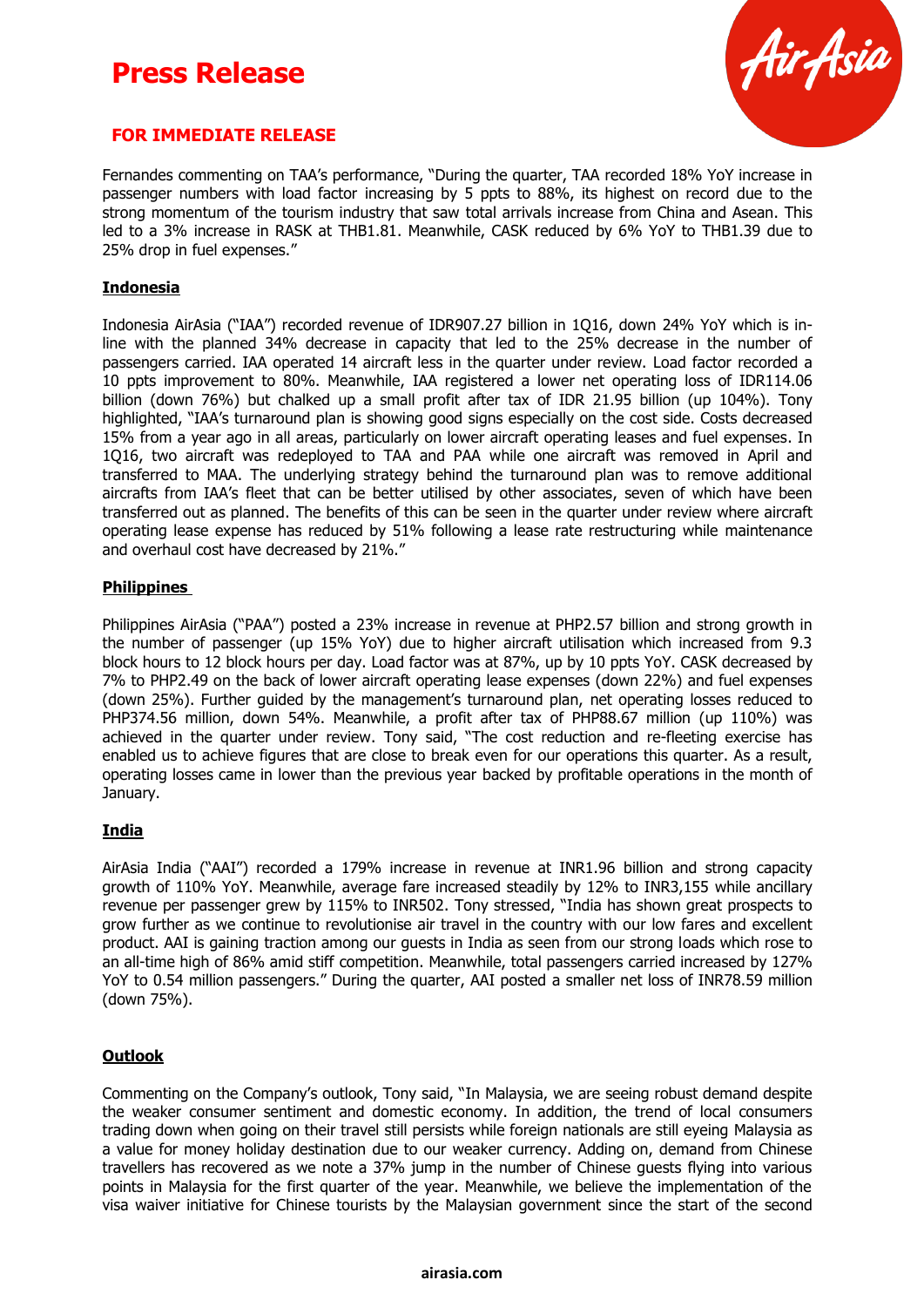

### **FOR IMMEDIATE RELEASE**

quarter will likely boost arrivals in the coming quarters. On the other hand, Indian travellers entering Malaysia grew by 32% YoY and this shows our brand strengthening in the Indian market. Both markets of China and India are key to our growth. We are off to a brilliant start in 2016 and foresee the momentum sustaining through the rest of the year".

Adding on the outlook of cost environment, he said, "As seen in 1Q16, we are beneficiaries of the low fuel price, with all associates observing lower aircraft fuel expense, leading to lower CASK for the Group. Our efforts to hedged 75% of our fuel requirements as a Group at an average cost of USD55 per barrel on jet kerosene paid off. We are now relatively insulated from volatility of global fuel prices in the coming quarters."

On the associates' operations, Tony highlighted, "Our Thai operations delivered positive results and is expected to sustain this strong growth as the tourism industry shows no signs of slowing down. TAA has put in place additional capacity to capitalise on this growing demand and launched a new hub in Hat Yai. The Tourism Council of Thailand forecast 2Q16 tourist arrivals to grow by 11.6% YoY while a high number of public holidays observed in the same quarter bodes well for the country's tourism related industries, including AirAsia. We are firm believers that TAA will perform ahead of the industry and sustain its leadership position in the highly competitive Thai market."

Whereas in Indonesia, he stressed, "IAA has right-sized its fleet and network which has contributed to lower operational losses as seen from our 1Q16 performance whereby cost decreased in all categories except for user charges. On the outlook for IAA in 2Q16, load factor has surpassed our targets for April and we are seeing a similar trend for May and June. Average fare has dipped slightly in April against last year's result but the gap is expected to narrow for May and June. We are on track to achieve a load factor of 82% in the second quarter of the year and forecast loads to sustain above 80% for the third quarter. IAA is set to re-group and expand once again on international routes where we are the strongest."

Meanwhile, in the Philippines, he added, "The turnaround progress of our operations experienced a breakthrough as revenue, load factor and average fare increased. We are proud to note that PAA deliver a profit after tax in the first quarter. On the associates' outlook, 2Q16 is expected to perform better YoY with revenue anticipated to be higher by 5%-7% as average fares and load factor are projected to be higher. In addition, with better pricing of fares and low fuel prices, we forecast our Philippines operations to book a profit going forward. We will be disciplined and continue with our planned retirement of two remaining inefficient aircraft in 2Q16 as well as increasing frequency on high yielding routes."

Commenting on India and Japan, Tony stressed "AAI on the other hand will witness a new phase of growth as it enters its peak season, coupled with fleet expansion, this will enable the associate to launch new routes and increase frequencies on existing routes in the coming quarters. The associate will work towards keeping its cost under check, with increased focus on ancillary revenue. On top of these, we look forward to the re-launch of AirAsia Japan ("AAJ") that has obtained its AOC and will officially re-commence operation in the market by the 3Q16. Through a recent trip to Japan, the team displayed their enthusiasm and were fully reinvigorated to ensure that they play a significant part to ensure that the Group cements its brand as the biggest low cost carrier in Asia."

 $-$  END  $-$